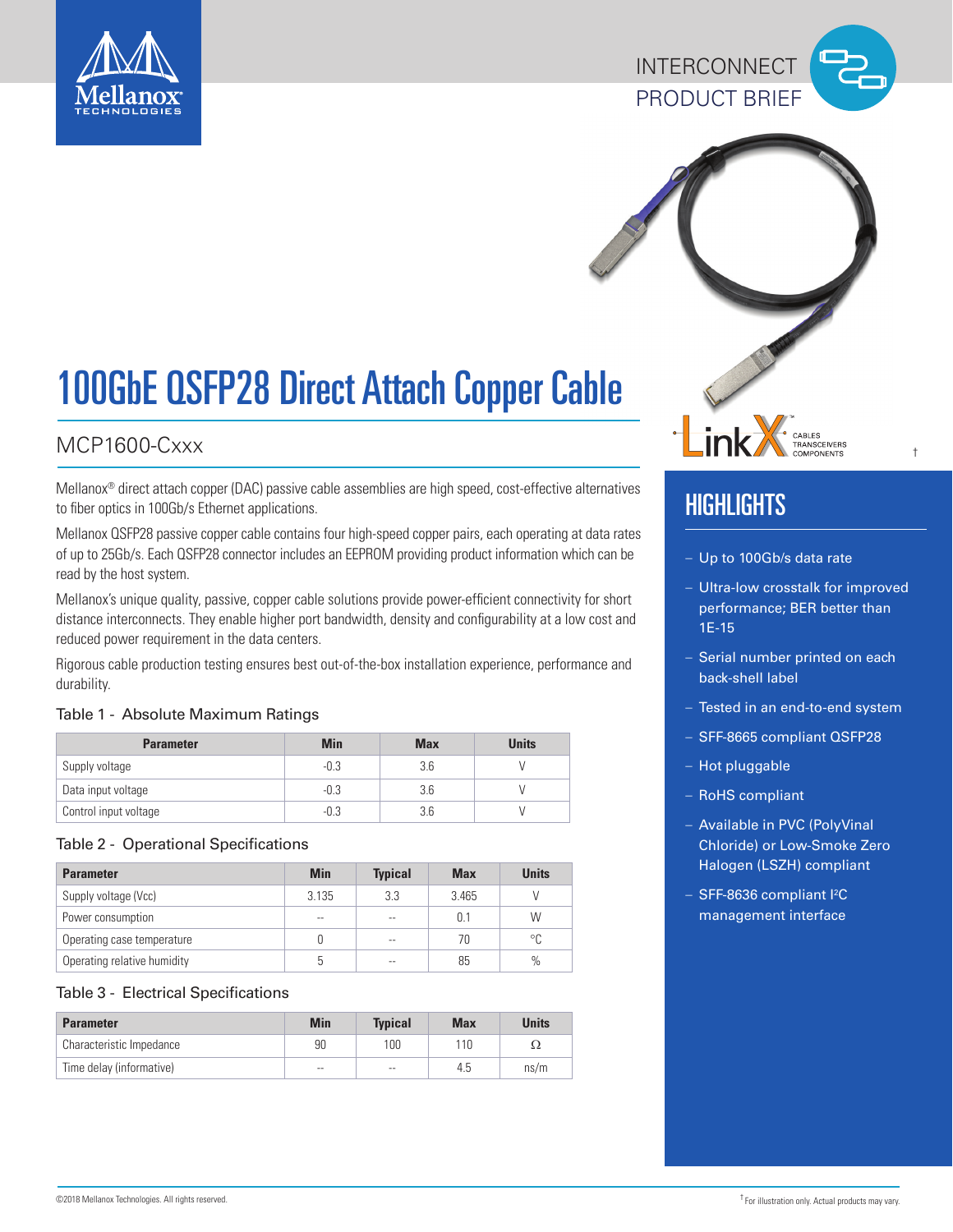### Table 4 - Cable Mechanical Specifications

| <b>AWG</b> | Length $(m)$   | <b>Cable Diameter</b>      | <b>Minimum Bend Radius<sup>1</sup></b>                             | <b>Length Tolerance</b> |
|------------|----------------|----------------------------|--------------------------------------------------------------------|-------------------------|
| 30         | 0.5            |                            | Single bend: 34.5mm<br>Repetitive and assembly bend: 69mm<br>(PVC) | ±25mm<br>±50mm          |
|            |                |                            |                                                                    |                         |
|            | 1.5            | $6.9 \pm 0.3$ mm           |                                                                    |                         |
|            | $\overline{2}$ |                            |                                                                    |                         |
|            | 2.5            |                            |                                                                    |                         |
| 28         | 3              | $7.4 \pm 0.3$ mm<br>(PVC)  | Single bend: 37mm<br>Repetitive and assembly bend: 74mm            |                         |
| 26         | 3.5            | $9.6 + 0.3$ mm<br>(PVC)    | Single bend: 49mm<br>Repetitive and assembly bend: 96mm            |                         |
| 30         | 0.5            | $7.2 \pm 0.3$ mm<br>(LSZH) | Single bend: 36mm<br>Repetitive and assembly bend: 72mm            | ±25mm                   |
|            |                |                            |                                                                    |                         |
|            | 1.5            |                            |                                                                    |                         |
| 28         | $\overline{2}$ | $7.8 + 0.3$ mm<br>(LSZH)   | Single bend: 39mm<br>Repetitive and assembly bend: 78mm            |                         |
| 26         | 2.5            | $8.8 \pm 0.3$ mm           | Single bend: 44mm<br>Repetitive and assembly bend: 88mm            | ±50mm                   |
|            | 3              | (LSZH)                     |                                                                    |                         |
|            | 5              | $8.8 \pm 0.3$ mm           |                                                                    |                         |

Note 1. The MCP1600 cables allow a tighter single time bend than the bend radius specification; therefore, the cables can be used in setups with smaller space requirements.

### Table 5 - Part Numbers and Descriptions

| <b>Part Number</b> | <b>Description</b>                                                                       |
|--------------------|------------------------------------------------------------------------------------------|
| MCP1600-C00A       | Mellanox <sup>®</sup> Passive Copper cable, ETH 100GbE, 100Gb/s, QSFP, PVC, 0.5m 30AWG   |
| MCP1600-C00ALZ     | Mellanox <sup>®</sup> Passive Copper cable, ETH 100GbE, 100Gb/s, QSFP, 0.5m, LSZH, 30AWG |
| MCP1600-C001       | Mellanox <sup>®</sup> Passive Copper cable, ETH 100GbE, 100Gb/s, QSFP, PVC, 1m 30AWG     |
| MCP1600-C001LZ     | Mellanox <sup>®</sup> Passive Copper Cable, ETH 100GbE, 100Gb/s, QSFP, 1m, LSZH, 30AWG   |
| MCP1600-C01A       | Mellanox <sup>®</sup> Passive Copper cable, ETH 100GbE, 100Gb/s, QSFP, PVC, 1.5m 30AWG   |
| MCP1600-C01ALZ     | Mellanox <sup>®</sup> Passive Copper cable, ETH 100GbE, 100Gb/s, QSFP, 1.5m, LSZH, 30AWG |
| MCP1600-C002       | Mellanox® Passive Copper cable, ETH 100GbE, 100Gb/s, QSFP, PVC, 2m 30AWG                 |
| MCP1600-C002LZ     | Mellanox® Passive Copper cable, ETH 100GbE, 100Gb/s, QSFP, 2m, LSZH, 28AWG               |
| MCP1600-C02A       | Mellanox <sup>®</sup> Passive Copper cable, ETH 100GbE, 100Gb/s, QSFP, PVC, 2.5m 30AWG   |
| MCP1600-C02ALZ     | Mellanox <sup>®</sup> Passive Copper cable, ETH 100GbE, 100Gb/s, QSFP, 2.5m, LSZH, 26AWG |
| MCP1600-C003       | Mellanox <sup>®</sup> Passive Copper cable, ETH 100GbE, 100Gb/s, QSFP, PVC, 3m 28AWG     |
| MCP1600-C003LZ     | Mellanox <sup>®</sup> Passive Copper cable, ETH 100GbE, 100Gb/s, QSFP, 3m, LSZH 26AWG    |
| MCP1600-C03A       | Mellanox® Passive Copper cable, ETH 100GbE, 100Gb/s, QSFP, PVC, 3.5m 26AWG               |
| MCP1600-C005E26L   | Mellanox® Passive Copper cable, ETH 100GbE, 100Gb/s, QSFP28, 5m, Black, 26AWG, CA-L      |

Note 1. See [Figure 1](#page-2-0) for the cable length definition.

**Figure 1.** Cable Length Definition